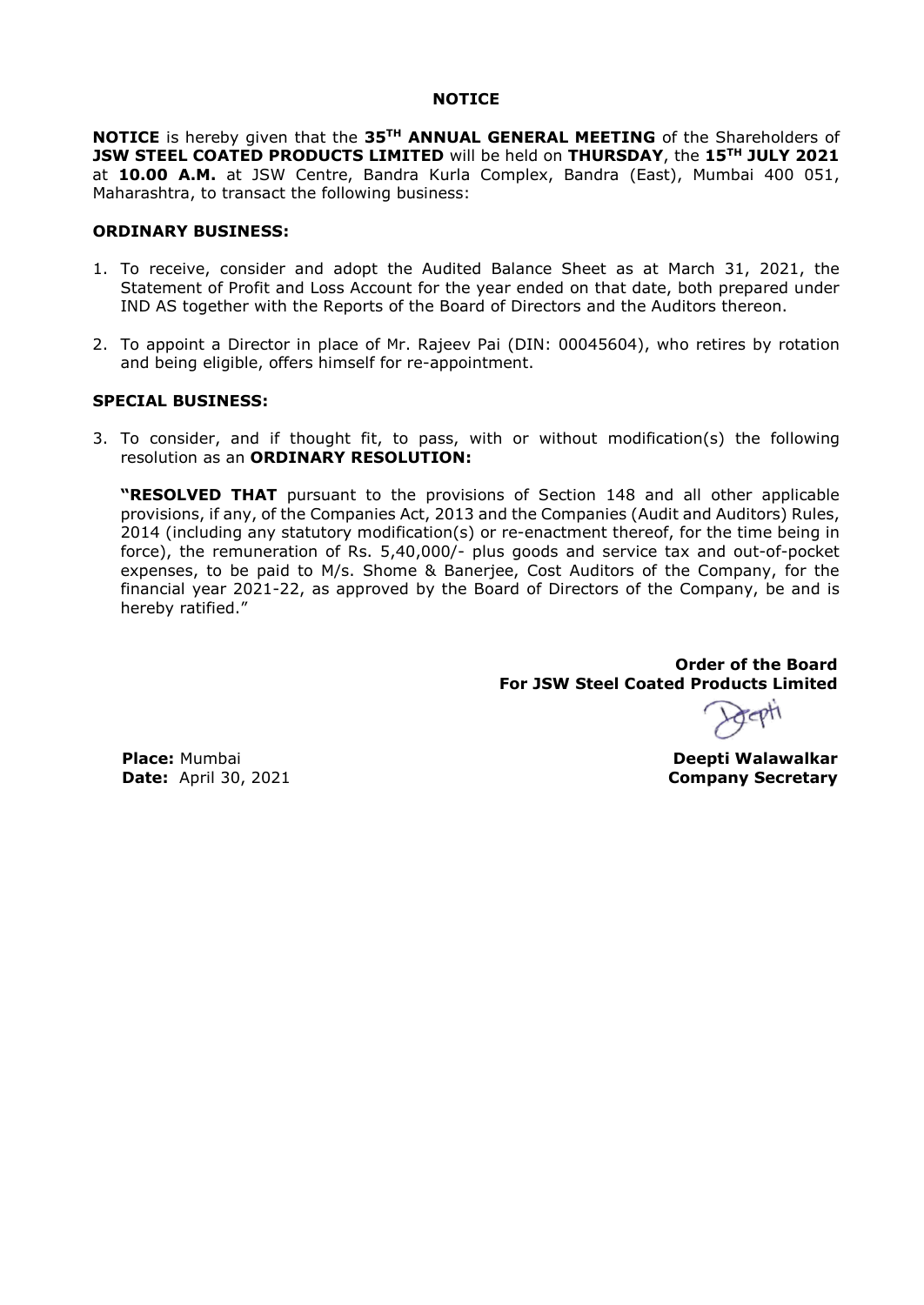# **NOTES:**

1. The statement pursuant to Section 102(1) of the Companies Act, 2013 setting out the material facts in respect of the business under Item No. 3 set out above, is annexed hereto.

## 2. **A MEMBER ENTITLED TO ATTEND AND VOTE AT THE MEETING IS ENTITLED TO APPOINT A PROXY TO ATTEND AND VOTE INSTEAD OF HIMSELF/HERSELF AND SUCH PROXY NEED NOT BE A MEMBER OF THE COMPANY**.

The instrument(s) appointing the proxy, if any, shall be deposited at the Registered Office of the Company at JSW Centre, Bandra Kurla Complex, Bandra (East), Mumbai 400 051 not less than forty eight (48) hours before the commencement of the Meeting and in default, the instrument of proxy shall be treated as invalid. Proxies shall not have any right to speak at the meeting.

# **ANNEXURE TO NOTICE**

# **STATEMENT PURSUANT TO SECTION 102(1) OF THE COMPANIES ACT 2013:**

The Statement pursuant to Section 102(1) of the Companies Act, 2013 for Item Nos. 3 of the accompanying notice is as under:

# **ITEM NO. 3**

The Board of Directors of the Company, on the recommendation of the Audit Committee, at its meeting held on 30.04.2021, has considered and approved the appointment of M/s. Shome & Banerjee, as the Cost Auditor of the Company for the financial year 2021-22 at a remuneration of Rs. 5,40,000/- plus goods and service tax and out-of-pocket expenses.

Pursuant to Section 148(3) of the Companies Act, 2013 read with Rule 14 of the Companies (Audit and Auditors) Rules, 2014, the remuneration, as approved by the Board of Directors of the Company on the recommendation of the Audit Committee, is required to be subsequently ratified by the Members of the Company.

The Resolution as at Item No.3 of the Notice is therefore set out as an Ordinary Resolution for approval and ratification by the Members.

None of the Directors and/or Key Managerial Personnel or their relatives are in any way concerned or interested in the resolution.

Your Directors recommend the resolution as at Item No.3 for your approval.

**Order of the Board For JSW Steel Coated Products Limited**

**Deepti Walawalkar Company Secretary**

**Place:** Mumbai **Date:** April 30, 2021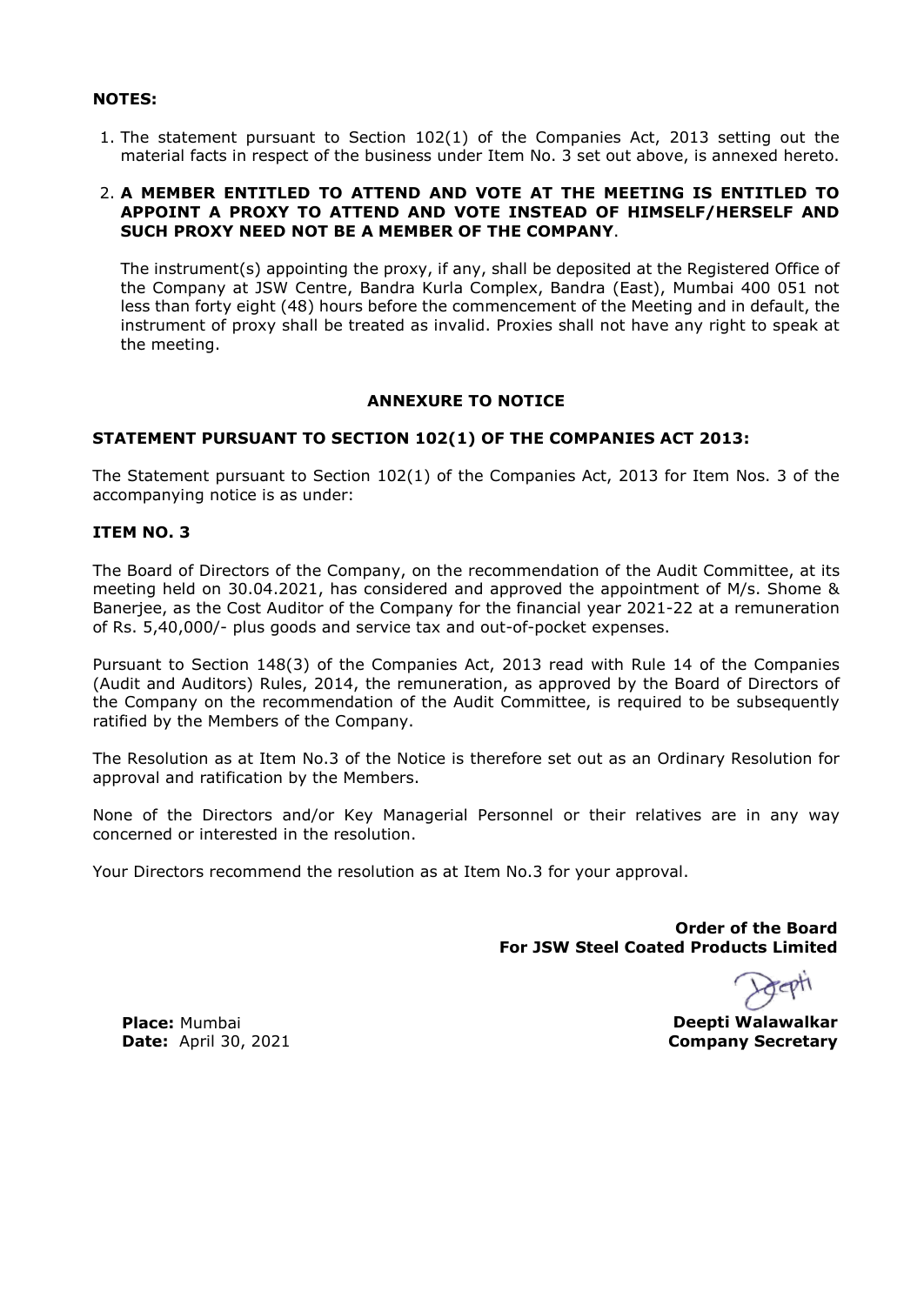## **JSW STEEL COATED PRODUCTS LIMITED**

CIN: U27100MH1985PLC037346 Regd. Off.: JSW Centre, Bandra Kurla Complex, Bandra (East), Mumbai - 400051

### **PROXY FORM**

[Pursuant to Section 105(6) of the Companies Act, 2013 and Rule 19(3) of the Companies (Management and Administration) Rules, 2014]

|                     | 35TH ANNUAL GENERAL MEETING                                                     |  |
|---------------------|---------------------------------------------------------------------------------|--|
| Name of the Member: |                                                                                 |  |
| Registered          |                                                                                 |  |
|                     |                                                                                 |  |
|                     | I/We, being the member(s) of  shares of the above named company, hereby appoint |  |
|                     |                                                                                 |  |
|                     |                                                                                 |  |
|                     |                                                                                 |  |
|                     |                                                                                 |  |
|                     |                                                                                 |  |

| 3. Name   |           | -            |
|-----------|-----------|--------------|
| Address · |           |              |
| Email id  | Signature | failing him; |

as my/our proxy to attend and vote (on a poll) for me/us and on my/our behalf at the Annual General Meeting of the Company, to be held on **THURSDAY**, the **15TH JULY 2021** at **10.00 A.M.** at JSW Centre, Bandra Kurla Complex, Bandra (East), Mumbai – 400051 and at any adjournment thereof in respect of such resolutions as are indicated below:

| Item<br>No.    | <b>Description</b>                                                                                                                                        | No. of<br><b>Equity</b><br><b>Shares</b> | I/We<br>assent to<br>the<br>resolution<br>(For) | I/We<br>dissent to<br>the<br>resolution<br>(Against) |
|----------------|-----------------------------------------------------------------------------------------------------------------------------------------------------------|------------------------------------------|-------------------------------------------------|------------------------------------------------------|
| 1              | To consider and adopt the Audited Financial<br>Statements, Reports of the Board of<br>Directors and Auditors for the year ended<br>on March 31, 2021.     |                                          |                                                 |                                                      |
| $\overline{2}$ | To appoint a Director in place of Mr. Rajeev<br>Pai (DIN: 00045604), who retires by<br>rotation and being eligible, offers himself<br>for re-appointment. |                                          |                                                 |                                                      |
| 3              | To ratify the payment of remuneration of<br>Cost Auditors of the Company for the FY<br>$2021 - 22$ .                                                      |                                          |                                                 |                                                      |

Signed this…… day of……… 2021

Affix revenue stamp

Signature of Shareholder: \_\_\_\_\_\_\_\_\_\_\_\_\_\_\_ Signature of Proxy holder(s):\_\_\_\_\_\_\_\_\_\_\_\_\_\_\_

**Note: This form of proxy in order to be effective should be duly completed and deposited at the Registered Office of the Company, not less than 48 hours before the commencement of the Meeting. The Proxy need not be a Member of the Company.**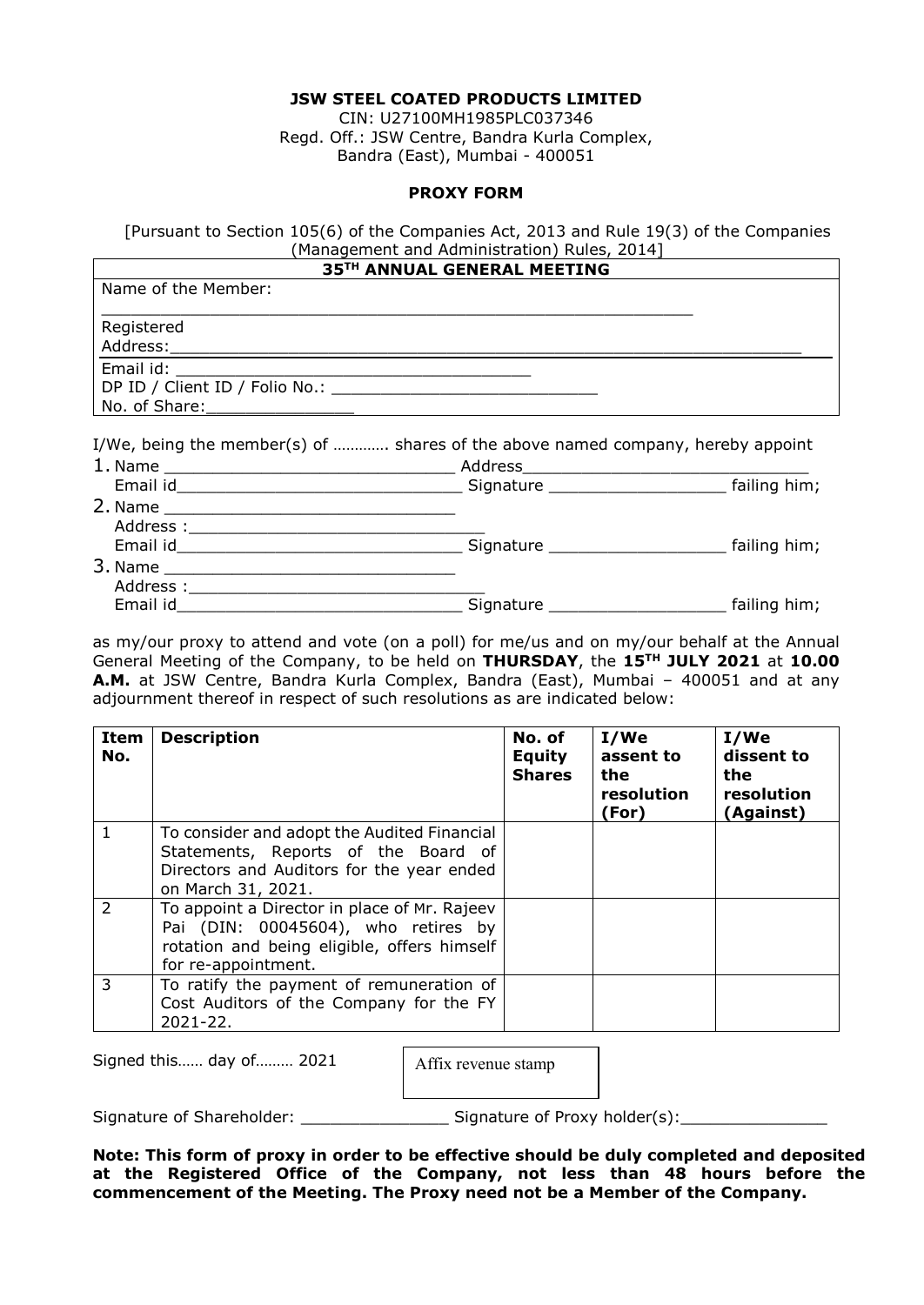# **ATTENDANCE SLIP 35TH ANNUAL GENERAL MEETING – THURSDAY**, the **15TH JULY 2021** at **10.00 A.M.**

| Name of the Member(s): |            |
|------------------------|------------|
| Folio No./ DP ID and   |            |
| Client ID:             |            |
| Name of the Proxy:     |            |
| (to be filled if proxy |            |
| attends)               |            |
| No. of Shares Held:    |            |
|                        | (Figures)  |
|                        | (in words) |

I certify that I am a shareholder/proxy for the shareholder of the Company. I hereby record my presence at the **35TH ANNUAL GENERAL MEETING** of the Company held on **THURSDAY**, the **15TH JULY 2021** at **10.00 A.M.** at **JSW Centre, Bandra Kurla Complex, Bandra (East), Mumbai 400 051.**

Member's/Proxy's Signature

\_\_\_\_\_\_\_\_\_\_\_\_\_\_\_\_\_\_\_\_\_\_\_\_\_\_\_\_

## **Note:**

1. Shareholder/Proxy must bring the Attendance slip to the Meeting and hand it over, duly signed, at the registration counter.

2. The copy of the Notice may please be brought to the Meeting Hall.